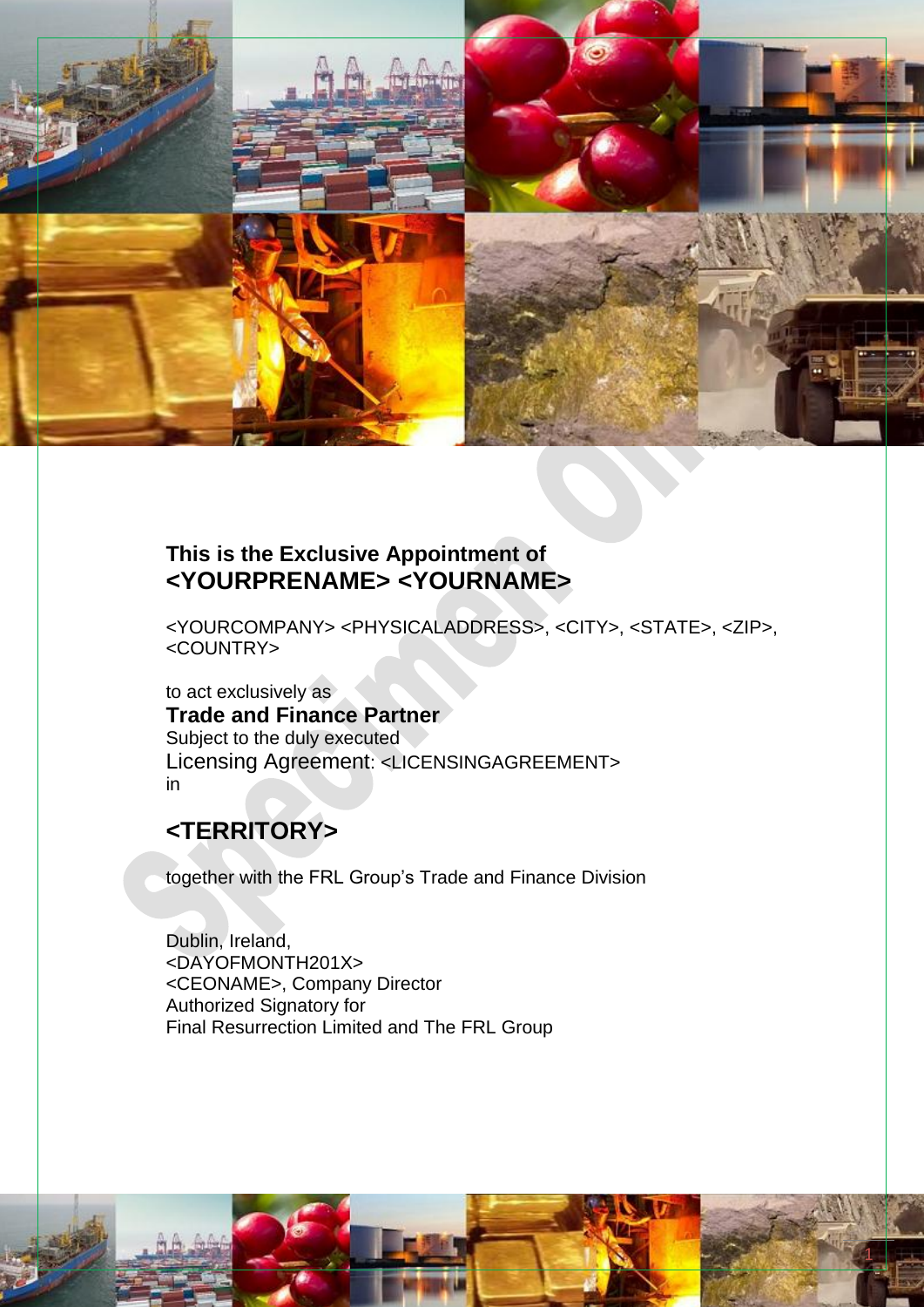## Trade and Finance Partner <TERRITORY> Licensing Agreement <LICENSINGAGREEMENT>

# **Working and Fee Agreement**

The undersigned parties hereinafter referred to as 'the parties' jointly, severally, mutually and reciprocally to the terms and conditions expressly stated and agreed to below. This agreement may be referenced from time to time in any document(s), or written agreements between any parties hereto and a party introduced by the other party hereto. The terms and conditions of this agreement shall apply to any exchange of information written or oral involving financial information, personal or corporate names, contracts initiated by or involving the parties and any addition, renewal, extension, roll-over amendment, renegotiations or a new agreement.

#### **The Parties**

This Agreement shall confirm the services of "The Parties" who are:

FRL Group Ireland and its companies incorporated at The Black Church, St. Mary's Place City: Dublin / Ireland Phone: +353.1.5137507 Email: service@commoditytrading.international Skype: LISTEN4GREATNEWS (herein after "FRL GROUP")

who proposes to enter this agreement with:

The Company or Person named: <YOURPRENAME> <YOURNAME> <YOURCOMPANY> Company with a physical address of <PHYSICALADDRESS> City:<CITY> State: <STATE> Zip: <ZIP> Country: <COUNTRY> Phone: <PHONE> Email: <EMAIL> Skype: <SKYPE> (herein after "T&FP <TERRITORY>")

to engage in Commodity Trading and Finance.

This Agreement shall obligate the T&FP <TERRITORY> and his and or her partners, associates, employers, employees, affiliates, subsidiaries, parent companies, nominees, representatives and successors. T&FP <TERRITORY> and his or her assigns jointly, severally, mutually and reciprocally for the term of and to the performance of the terms and conditions expressly stated and agreed to below.

Furthermore, whenever this Agreement shall be referenced in any subsequent documents(s) or written agreements, the terms and conditions of this Agreement shall apply as noted and shall further extend to any exchange of information, written, oral or in any other form, involving financial data personal or corporate names, contracts initiated by or involving the parties and any addition renewal, extension, rollover amendment, renegotiation's or new agreement.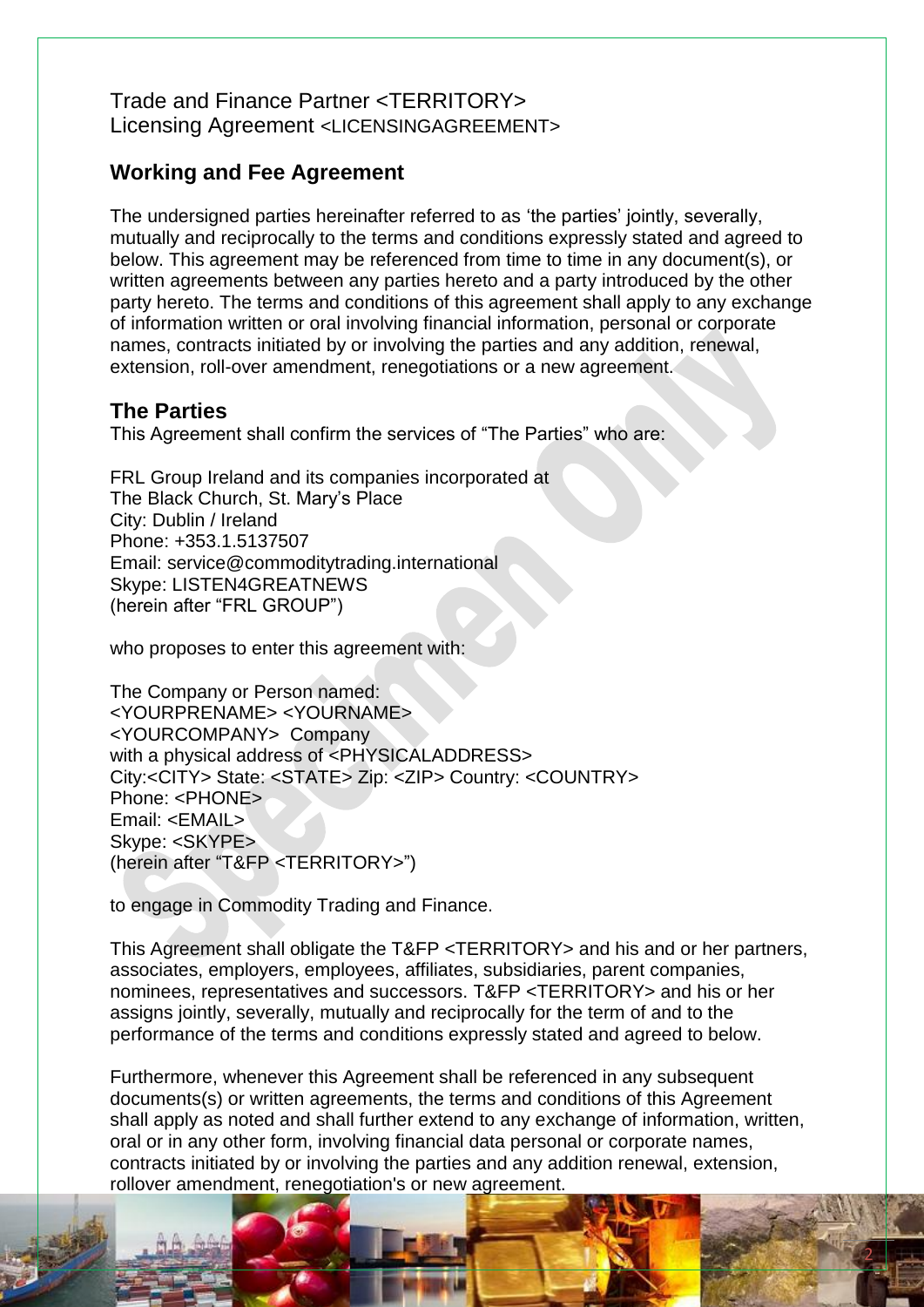# General Terms

#### **The Service**

FRL GROUP agrees to provide customers and referrals directed to it by T&FP <TERRITORY> in writing, and duly contracted with FRL GROUP in line with terms of The Service as published on the official company website, with consulting and advisory services in relation to Trading and Financing of commodities.

During the term of this Agreement, FRL GROUP agrees to undertake its reasonable best efforts, on a non-exclusive basis, to identify and introduce to customers referred to it by the T&FP <TERRITORY> in writing and duly contracted with FRL GROUP to solutions that may meet the customers need. It is understood that FRL GROUP is not a bank or a regulated financial institution, investment advisor, financial planner, fund manager or underwriter in any jurisdiction and T&FP <TERRITORY> acknowledges this.

# **Application Requirement**

An Application preceding an Appointment to be T&FP <TERRITORY> is considered once the applicant provides a firsts and valid "client request for an offer". An Appointment will however only come into effect after this, or another client signs up for a transaction or services under the terms of the FRL GROUP as published, at any particular time, on the official company website at

<http://commoditytrading.international/> If another broker provides a first client, who engages into a transaction of Trading and Financing of commodities from the area herein named "Exclusively Assigned Territory" before the T&FP <TERRITORY> does, then the "Exclusively Assigned Territory" named in this agreement becomes null and void. This does however not terminate this Licensing Agreement.

# **Exclusively Assigned Territory**

There will be only one T&FP <TERRITORY> appointed in each country or territory. The country or territory exclusively assigned to this T&FP <TERRITORY> Application is

#### **<TERRITORY>**

To maintain exclusivity, it is the general duty of the T&FP <TERRITORY>

#### **It is essential**

- to introduce one valid client, who signs up with FRL GROUP, within each 180 days after a contract was duly executed and consummated in line with terms of The Service as published on the official company website at a particular time.
- The T&FP <TERRITORY> will professionally write a report about the Commodity Trading and Finance market once in every calendar month and provide such a report via email latest by the last day of a month to be eligible to receive commission and to maintain the eligibility for future commission. The FRL Group will be granted the right to publish selected reports on its websites and use it in its marketing material. All respective publishing rights will pass to the FRL Group.

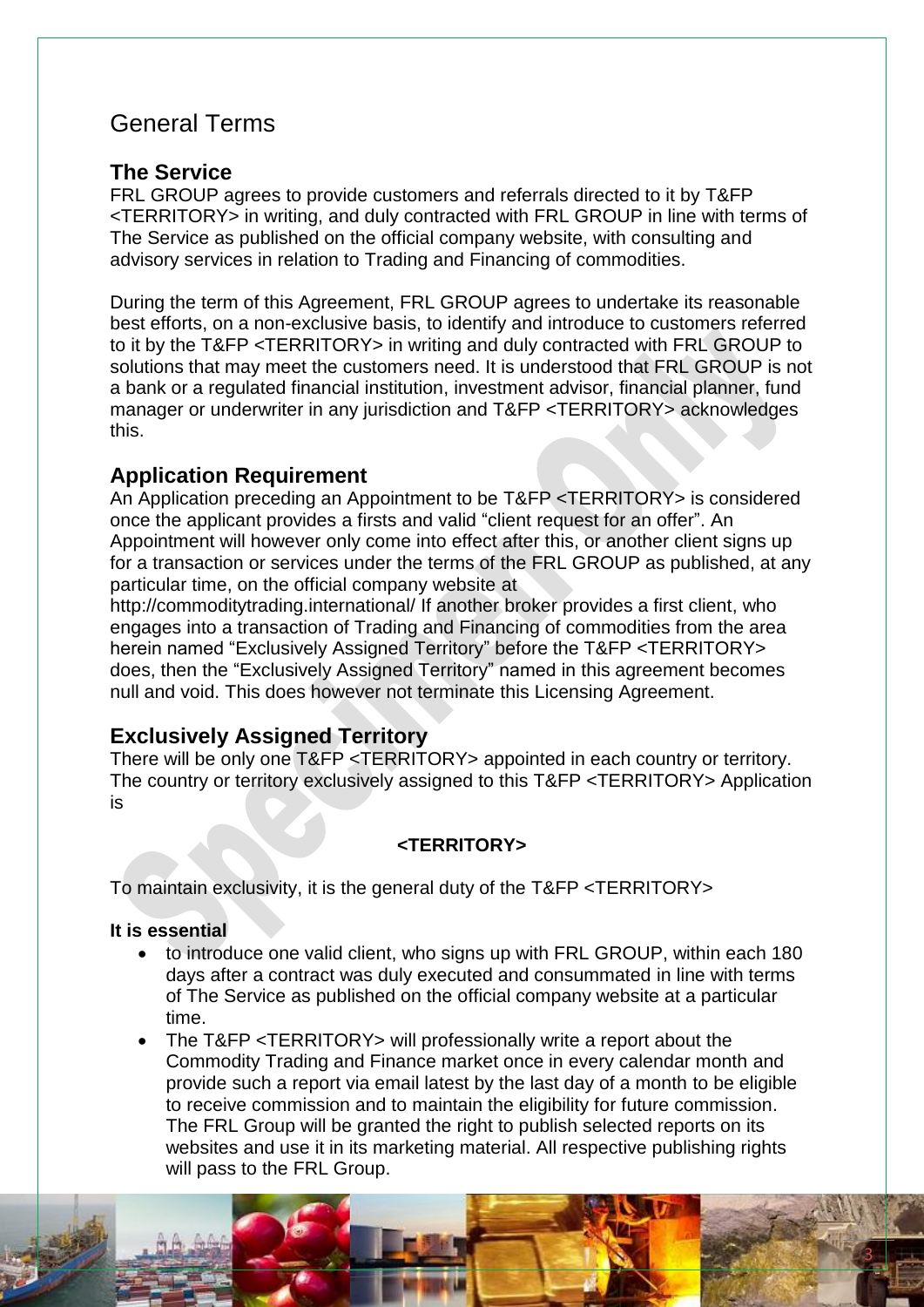## **Immediate Income &Commission**

There is a commission agreed on each directly presented transaction of 50% of the entire net commission earned in any commodity trading and financing transaction. 50% of the total commission earned in a transaction will be paid to the T&FP <TERRITORY> and 50% will be retained by the FRL Group

#### **Repeating annual Income &Commission**

Any follow-up, or otherwise repeating commission earned on any directly presented transaction is also equally split. 50% of the total commission earned in a transaction will be paid to the T&FP <TERRITORY> and 50% will be retained by the FRL Group

# **Working within the territory of another T&FP**

The exclusivity of territory however allows (a) any appointed Trade and Finance Partner to also seek and gain potential clients located within an exclusively assigned country or territory of (b) another duly appointed Trade and Finance Partner. In such a situation T&FP <TERRITORY> is considered an agent to the Trade and Finance Partner of an eventually already appointed country and both will be sharing commission income on an equal basis. The total available commission is split between both these parties on a 50 : 50 basis.

- This way a Trade and Finance Partner is assured of a specified exclusive territory
- Is not limited to only work within this territory.
- With an exclusive appointment and the assignment of a certain country or territory, a Trade and Finance Partner is however assured of (indirect) income also if generated by another Trade and Finance Partner.

# **Mutual Protection**

The Parties to this agreement hereby legally, wholly and irrevocably bind themselves and guarantee to one another that they shall not directly or indirectly interfere with, circumvent or attempt to circumvent, avoid, by-pass or obviate each other's' interest, or the interest or relationship between The Parties, by means of any procedures, sellers, buyers, broker, dealers, distributors, refiners, shippers, financial instructions, technology owners or manufacturers, for the purpose of changing, increasing or avoiding, directly or indirectly, payments of established or to be established fees, commissions, or the continuance of pre-established relationships or to intervene in un-contracted relationships with customers, owners, intermediaries, entrepreneurs, legal counsel, or to initiate any transactional relationship that by-passes one of The Parties in favour of any other individual or entity, in connection with any transaction or any related future transaction as defined below.

# **Fee Protection**

Commissions, fees, compensation or remuneration to be paid as part of this agreement shall be paid at the time and in the manner designated in this agreement, unless otherwise agreed among the affected Parties in writing. All Parties hereby irrevocably and unconditionally agree and guarantee to honour and respect all such fees and remuneration arrangements made as part of a commission transaction.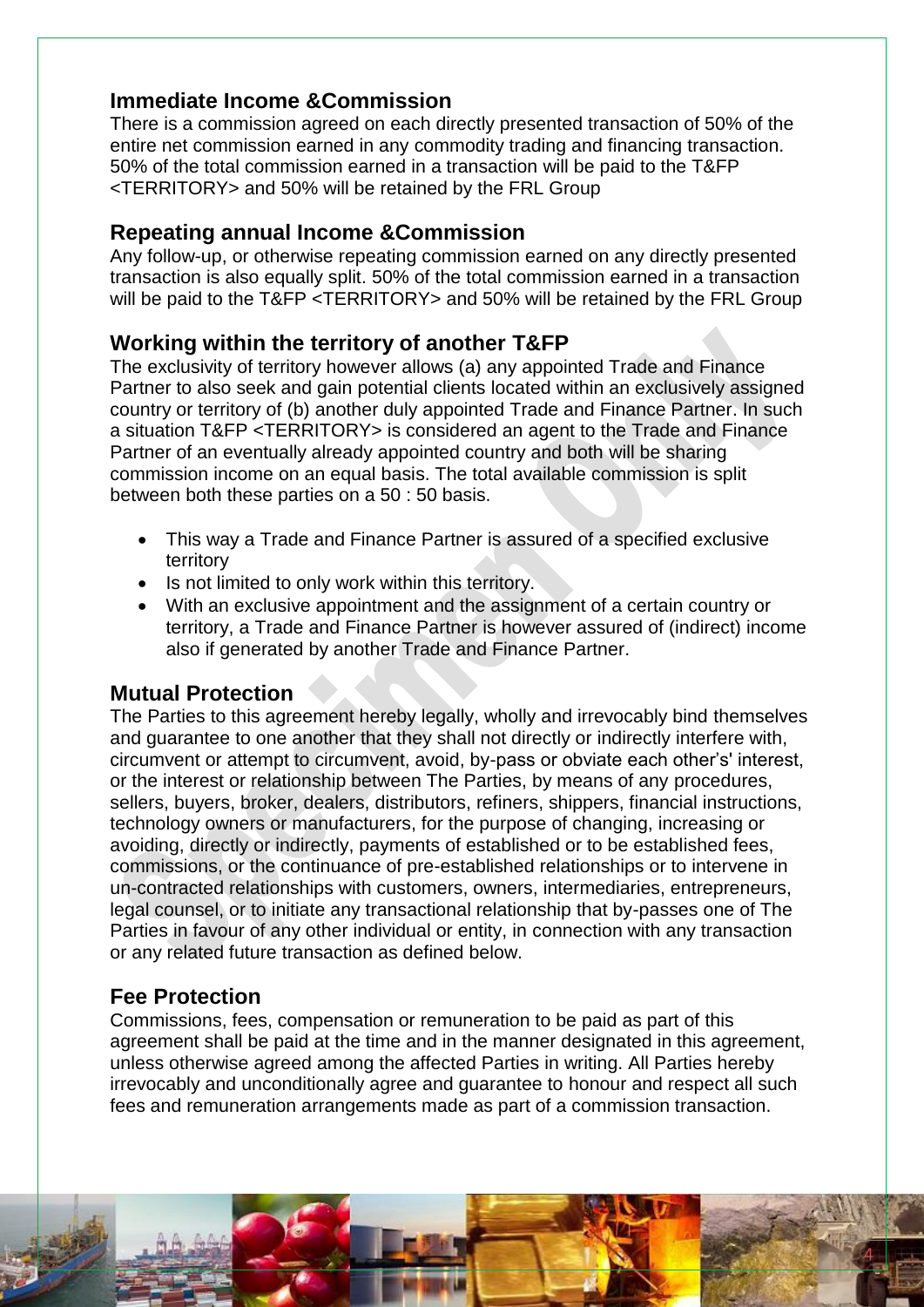### **Term**

This agreement is valid from the date of execution, for any and all transactions between the Parties, their associates or customers for as long the T&FP <TERRITORY>

- Generates one valid client who signs up for the services of the FRL GROUP within each 180 days
- Writes and provides a professional report about the Securitization market once in every calendar month

## **Not employees**

It is being expressly understood that FRL GROUP and all parties to this agreement are and will always remain independent contractors. This agreement is not intended to result in any partnership, employment, agency, joint venture or other relationship other than that of an independent contractor.

# **Enforcement / Dispute Resolution**

It is further agreed that any controversy, claim, and or dispute arising out of and/or relating to any part of the whole of this Agreement or breach thereof and which is not settled by the Parties, shall be settled and binding by and through arbitration in accordance with the rules and through the institution of the International Chamber of Commerce by an arbitrator and arbitration located in Ireland. Judgment upon the award rendered by the arbitrator may be entered in any court having jurisdiction thereof. The parties shall have the right of discovery in accordance with law. All such arbitration awards shall be binding on all Parties and enforceable at law.

# **Assignment**

T&FP <TERRITORY> shall not have the right to assign this Agreement without the express written consent of FRL GROUP.

#### **Invalidity**

Should for any reason the payment of the applicable part of the commission or fees due to the T&FP <TERRITORY> under the terms of this agreement be deemed invalid or a breach of any law or statue, no payment shall be made and no debt will accrue to the T&FP <TERRITORY> for any transactions referred by and completed.

# **Referral Exclusivity**

The T&FP <TERRITORY> agrees that once a referral has been given to FRL GROUP in writing and duly contracted with FRL GROUP, that it will NOT be passed, under any circumstances, to another intermediary, deal facilitator, finder, broker or trader or any other company or private person who may be deemed to compete with FRL GROUP without prior specific written consent of FRL GROUP.

# **Disclosure of Criminal Convictions**

By signing this agreement, the T&FP <TERRITORY> confirms that they have NOT ever been convicted of any offence involving money, fraud or dishonesty nor have they served time in jail for any offence.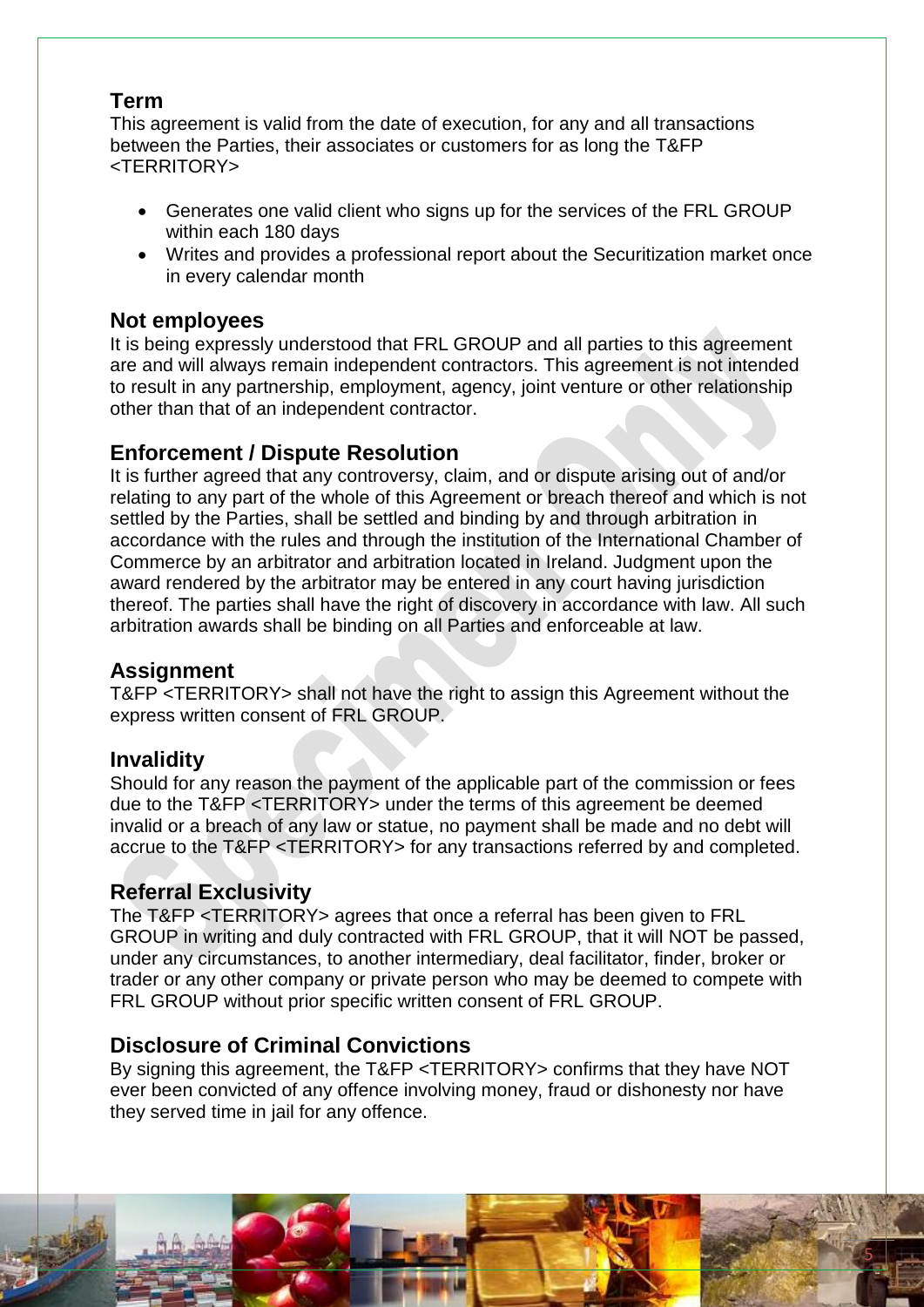## **Agreement Jurisdiction**

This agreement shall be governed by the laws of the Republic of Ireland.

#### **Tax Responsibility**

The T&FP <TERRITORY> agrees to bear and accept full responsibility for payment of ALL taxes on any and all money they receive from a transaction / client and/or the FRL GROUP.

#### **Agreement Validation**

Any accurate and legally binding version of this Agreement accurately transmitted through facsimile or e-mail programs, shall be deemed an equivalent, original, legal and binding version of this Agreement. All fax copies or e-mailed copies of this executed Agreement shall be considered as originals to all terms including all signatures of the Parties. Each party involved accepts transfer of this document via fax or E-mail as fully valid.

#### **Non-Circumvention**

Parties to this Agreement expressly agree not to circumvent, avoid, bypass or obviate each other in any manner, directly or indirectly, particularly in an effort to gain fees, commissions, remuneration or considerations to the benefit of the one or more of the Parties with the full knowledge and acquiescence of all necessary Parties, whether or not such fees, commissions, remunerations or considerations gained through circumvention would otherwise be deemed the rightful property of any one or several of the Parties.

The circumvented Party shall be entitled to legal monetary compensation equal to the Funding Fee it should realize from such a Transaction, plus any and all expenses, including any and all reasonable legal fees incurred in the recovery of such compensation. The obligations imposed in this sub-section apply to any transaction involving Protected Information disclosed by a Party to a Party and any transaction contemplated hereunder or other business arrangement arising out of or connected in any way to Protected Information.

#### **Protected Information**

The term "Protected Information" means information not generally known to the public relating to a parties, business or affairs, which may include but is not limited to contract terms, product information or manufacturing processes, prices, fees, financial agreements, schedules and information concerning the identity of sellers, producers, buyers, lenders, borrowers, brokers, distributors, refiners, manufacturers, technology owners, customer or contact lists, sources of business, prospects or projections, business operations, plans to develop and expand its business operations, data, processes, technical information, financial and marketing information or any other proprietary or confidential matter or trade secrets as well as names, addresses, principals, or telex/fax/telephone numbers, emails, web sites, references to product or technology information and/or any other information deemed confidential or privileged within the broadest possible scope of the customers project or the transaction without prior specific written consent of FRL GROUP (the "Protected Information").

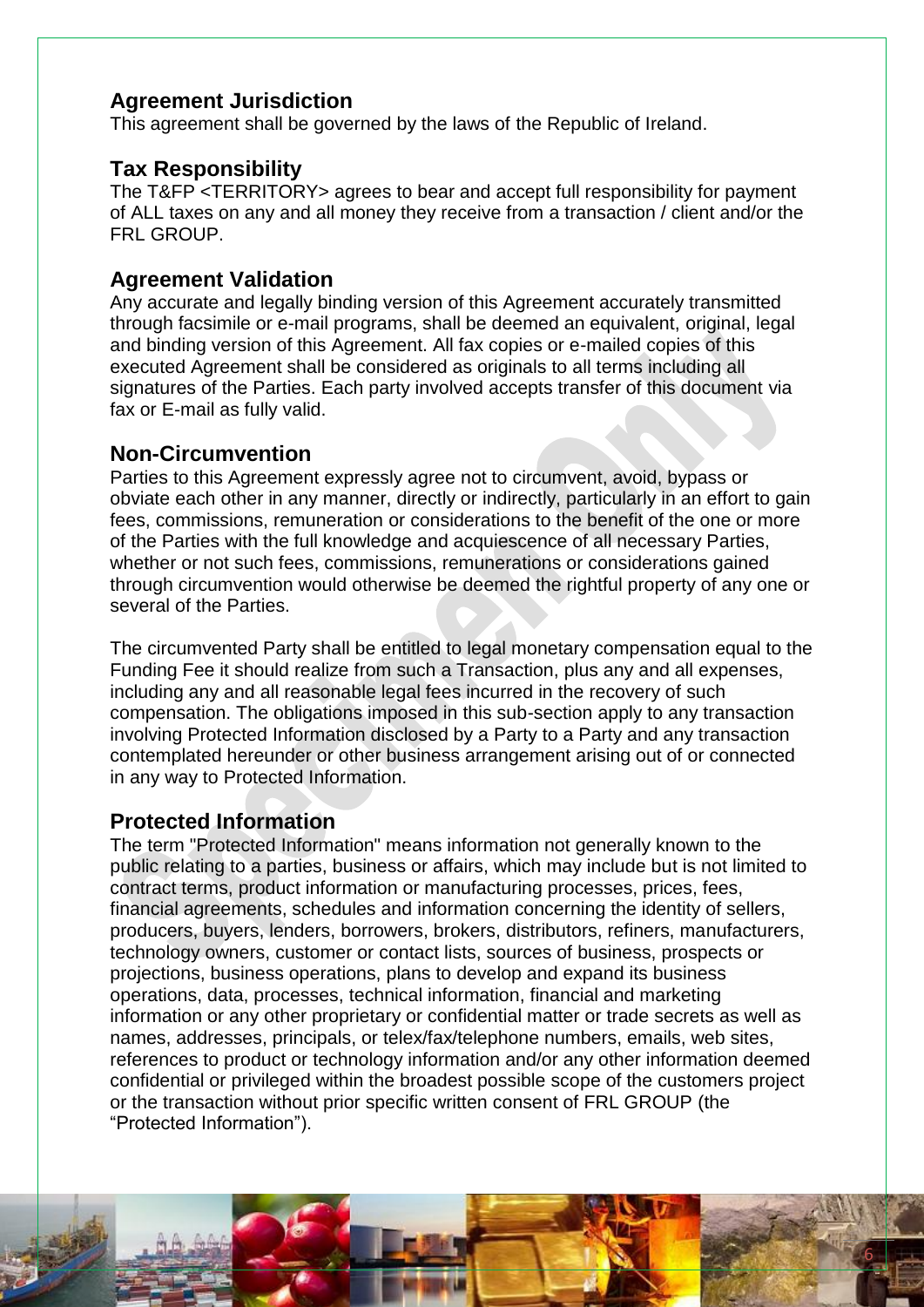The T&FP <TERRITORY> acknowledges that the Protected Information from FRL GROUP, its staff, advisors, associates or FRL GROUP 's service providers may be written, oral, graphic, pictorial or recorded, or stored hard copy or electronic means. The T&FP <TERRITORY> further acknowledges and agrees that the Protected Information constitutes valuable, special and unique assets that were developed or obtained through the investment of significant time, effort and expense by FRL GROUP and its service providers and that access to such information would not be possible, but for the relationship of the Parties hereunder.

# **Obligations Regarding Protected Information**

The T&FP <TERRITORY> shall treat all Protected Information received from FRL GROUP or its service providers as confidential, and specifically shall:

- -Not use any portion of Protected Information for any purpose other than for the purposes intended within this Agreement;
- -Not disclose Protected Information to any third party without the prior written consent of the disclosing party; and
- -Limit dissemination of the Protected Information to those of its employees, officers, and directors that have a need to know the Protected Information for purposes of considering entering into the Transaction with the disclosing party.

# **Exceptions to Obligations**

The parties agree that the obligations set forth in Paragraph the preceding paragraph will not extend to any information which:

- -Is within the public domain or has been publicly disclosed, or enters into the public domain through no fault or wrongful act of the receiving party; or
- -Was in the unrestricted possession of the receiving party prior to receipt from the disclosing party; or
- -Is independently developed by or for the receiving party by an individual or entity that has had no access to the Protected Information of the other Party.